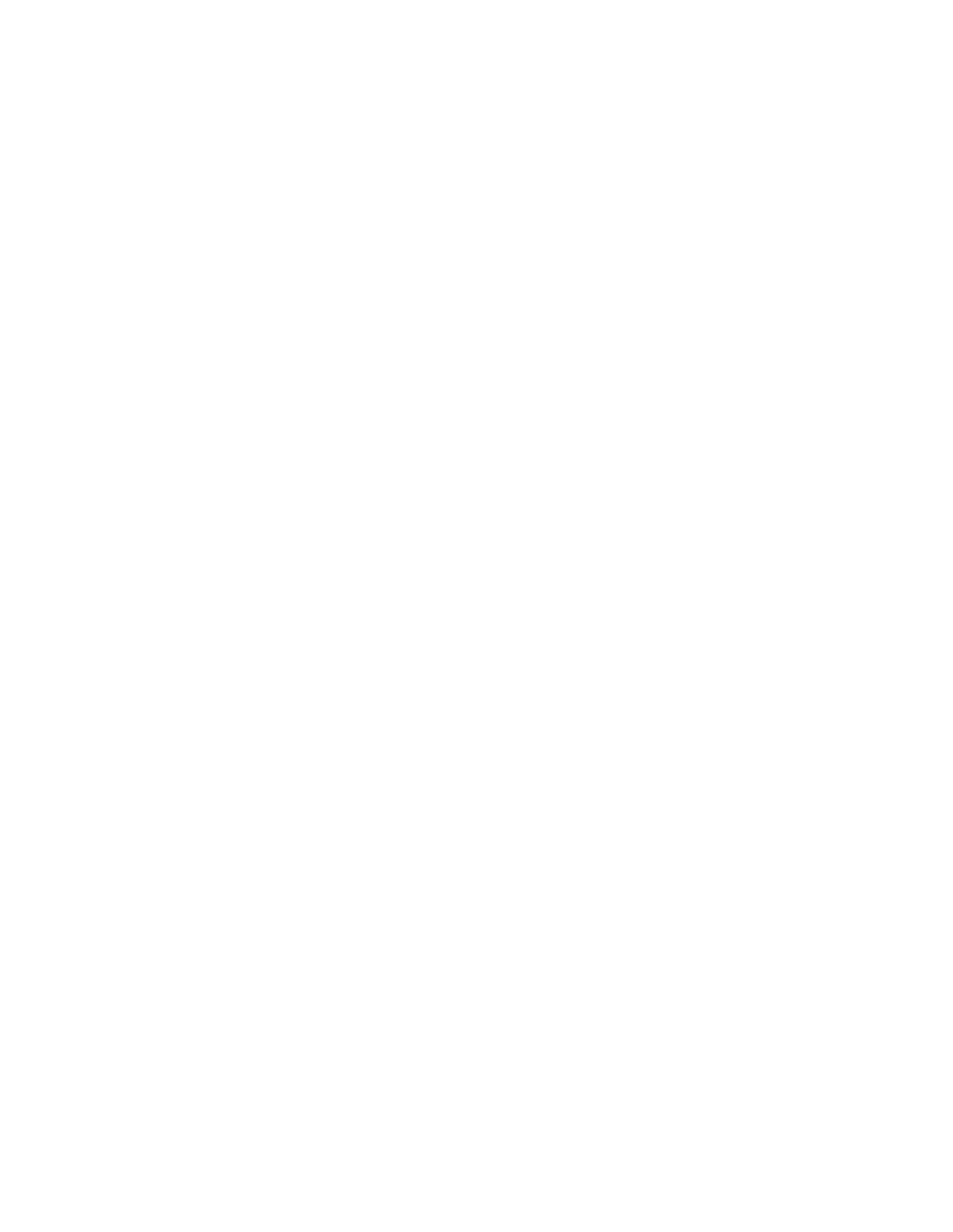| 1. Where, and how often do you travel to/from most? |              |                       |                        |                       |                   |                          |
|-----------------------------------------------------|--------------|-----------------------|------------------------|-----------------------|-------------------|--------------------------|
|                                                     | Every day    | A few times<br>a week | A few times<br>a month | A few times<br>a year | <b>Never</b>      | <b>Response</b><br>Count |
| Within my neighbourhood                             | 84.3% (107)  | 15.7% (20)            | $0.0\%$ (0)            | $0.0\%$ (0)           | $0.0\%$ (0)       | 127                      |
| Within my town/village                              | 74.8% (95)   | 23.6% (30)            | $0.8\%$ (1)            | $0.0\%$ (0)           | $0.8\%$ (1)       | 127                      |
| <b>Within Huron County</b>                          | 40.6% (56)   | $36.2\%$ (50)         | 20.3% (28)             | $2.9\%$ (4)           | $0.0\%$ (0)       | 138                      |
| <b>Outside of Huron County</b>                      | $8.5\%$ (11) | 20.8% (27)            | 53.8% (70)             | 15.4% (20)            | $1.5\%$ (2)       | 130                      |
|                                                     |              |                       |                        |                       | answered question | 142                      |
|                                                     |              |                       |                        |                       | skipped question  | 0                        |

**SurveyMonkey** 

| 2. How often do you use the following transportation options to reach your destination? |             |                       |                        |                       |                        |                          |
|-----------------------------------------------------------------------------------------|-------------|-----------------------|------------------------|-----------------------|------------------------|--------------------------|
|                                                                                         | Every day   | A few times<br>a week | A few times<br>a month | A few times<br>a year | <b>Never</b>           | <b>Response</b><br>Count |
| Drive a vehicle                                                                         | 71.7% (99)  | 20.3% (28)            | $2.9\%$ (4)            | $1.4\%$ (2)           | $3.6\%$ (5)            | 138                      |
| Carpool or vanpool                                                                      | $0.9\%$ (1) | $7.1\%$ (8)           | 20.5% (23)             | 26.8% (30)            | 44.6% (50)             | 112                      |
| Ride a bike                                                                             | $3.4\%$ (4) | 24.6% (29)            | 21.2% (25)             | 25.4% (30)            | 25.4% (30)             | 118                      |
| Walk                                                                                    | 25.0% (32)  | 32.8% (42)            | 22.7% (29)             | 11.7% (15)            | 7.8% (10)              | 128                      |
| Passenger in a vehicle                                                                  | $4.1\%$ (5) | 35.0% (43)            | 35.8% (44)             | 18.7% (23)            | $6.5\%$ (8)            | 123                      |
| Transportation service (such as<br>Town and County Support<br>Services)                 | $0.0\%$ (0) | $2.6\%$ (3)           | $0.9\%$ (1)            | $3.5\%$ (4)           | 93.0% (107)            | 115                      |
| Taxi                                                                                    | $0.8\%$ (1) | $1.7\%$ (2)           | $2.5\%$ (3)            | 17.8% (21)            | 77.1% (91)             | 118                      |
|                                                                                         |             |                       |                        |                       | Other (please specify) | 9                        |
|                                                                                         |             |                       |                        |                       | answered question      | 142                      |
|                                                                                         |             |                       |                        |                       | skipped question       | $\pmb{0}$                |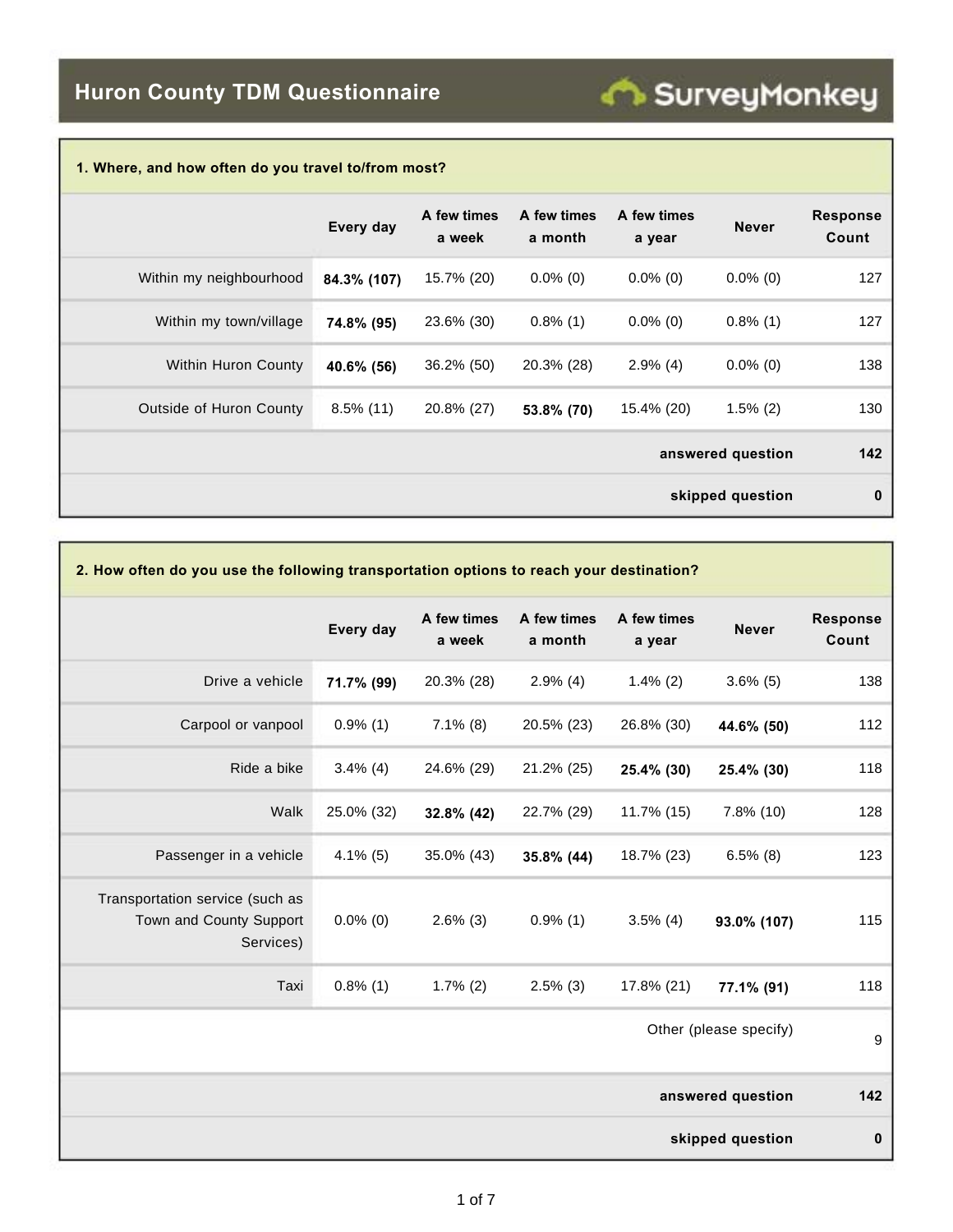**3. Please identify, from the following list, the top 5 improvements that might encourage you to use alternative modes of transportation to automobiles, where (1) = most important and (5) = least important.**

|                                                                                      | $\mathbf{1}$  | $\overline{2}$ | $\mathbf{3}$  | $\overline{\mathbf{4}}$ | 5                      | Rating<br>Average | <b>Response</b><br>Count |
|--------------------------------------------------------------------------------------|---------------|----------------|---------------|-------------------------|------------------------|-------------------|--------------------------|
| More multi-use hiking and cycling<br>trails                                          | 24.4%<br>(19) | 35.9%<br>(28)  | 14.1%<br>(11) | 11.5% (9)               | 14.1%<br>(11)          | 2.55              | 78                       |
| Bikes lanes or paved shoulders on<br>roads                                           | 55.8%<br>(48) | 19.8%<br>(17)  | $8.1\%$ (7)   | $5.8\%$ (5)             | 10.5% (9)              | 1.95              | 86                       |
| Improve connections to key<br>destinations (schools, shopping,<br>community centres) | 22.6%<br>(19) | 16.7%<br>(14)  | 28.6%<br>(24) | 15.5%<br>(13)           | 16.7%<br>(14)          | 2.87              | 84                       |
| Better education about alternative<br>transportation modes                           | $4.5\%$ (3)   | 21.2%<br>(14)  | 28.8%<br>(19) | 19.7%<br>(13)           | 25.8%<br>(17)          | 3.41              | 66                       |
| Maps identifying cycling, trail and<br>pedestrian routes                             | $2.8\%$ (2)   | 19.7%<br>(14)  | 29.6%<br>(21) | 31.0%<br>(22)           | 16.9%<br>(12)          | 3.39              | 71                       |
| Shower/change facilities at<br>schools/places of employment                          | $8.1\%$ (5)   | 12.9% (8)      | 14.5% (9)     | 30.6%<br>(19)           | 33.9%<br>(21)          | 3.69              | 62                       |
| Secure bicycle parking                                                               | $9.8\%$ (6)   | $11.5\%$ (7)   | 27.9%<br>(17) | 27.9%<br>(17)           | 23.0%<br>(14)          | 3.43              | 61                       |
|                                                                                      |               |                |               |                         | Other (please specify) |                   | 19                       |
|                                                                                      |               |                |               |                         | answered question      |                   | 119                      |
|                                                                                      |               |                |               |                         |                        | skipped question  | 23                       |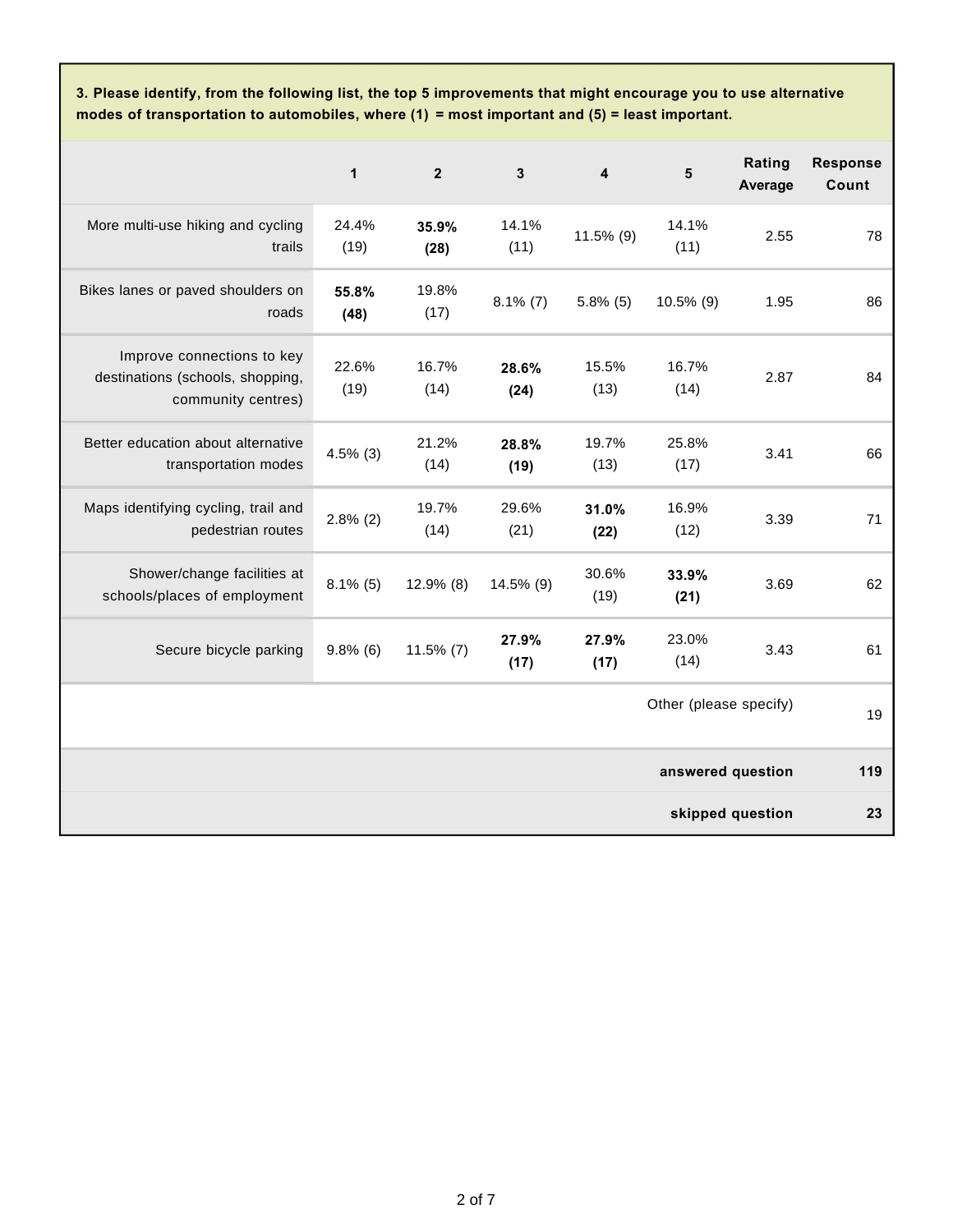**4. Please identify, from the following list, the top 5 strategies in the development of the Transportation Demand Management Plan for Huron County, where (1) = most important and (5) = least important.**

|                                                                                                | $\mathbf{1}$  | $\overline{2}$ | $\mathbf{3}$  | 4             | 5                      | Rating<br>Average | <b>Response</b><br>Count |
|------------------------------------------------------------------------------------------------|---------------|----------------|---------------|---------------|------------------------|-------------------|--------------------------|
| Improve the quality of life and<br>health of Huron County residents                            | 44.7%<br>(46) | 17.5%<br>(18)  | 15.5%<br>(16) | $8.7\%$ (9)   | 13.6%<br>(14)          | 2.29              | 103                      |
| Improve connections between the<br>communities in Huron County                                 | 21.3%<br>(19) | 33.7%<br>(30)  | 24.7%<br>(22) | 13.5%<br>(12) | $6.7\%$ (6)            | 2.51              | 89                       |
| Provide better access to schools,<br>places of employment and other<br>destinations            | 18.8%<br>(16) | 21.2%<br>(18)  | 24.7%<br>(21) | 20.0%<br>(17) | 15.3%<br>(13)          | 2.92              | 85                       |
| Improve walking and cycling as<br>transportation options                                       | 23.7%<br>(22) | 29.0%<br>(27)  | 18.3%<br>(17) | 11.8%<br>(11) | 17.2%<br>(16)          | 2.70              | 93                       |
| Provide better access to<br>commercial areas (e.g. retail<br>shopping areas, etc.)             | $9.8\%$ (8)   | 17.1%<br>(14)  | 20.7%<br>(17) | 30.5%<br>(25) | 22.0%<br>(18)          | 3.38              | 82                       |
| Reduce greenhouse gas emissions<br>in the County by reducing single-<br>occupant vehicle trips | 16.3%<br>(14) | 20.9%<br>(18)  | 20.9%<br>(18) | 22.1%<br>(19) | 19.8%<br>(17)          | 3.08              | 86                       |
| Get to appointments and run<br>errands                                                         | 24.2%<br>(15) | 22.6%<br>(14)  | 25.8%<br>(16) | $11.3\%$ (7)  | 16.1%<br>(10)          | 2.73              | 62                       |
|                                                                                                |               |                |               |               | Other (please specify) |                   | 8                        |
| answered question                                                                              |               |                |               |               | 121                    |                   |                          |
|                                                                                                |               |                |               |               |                        | skipped question  | 21                       |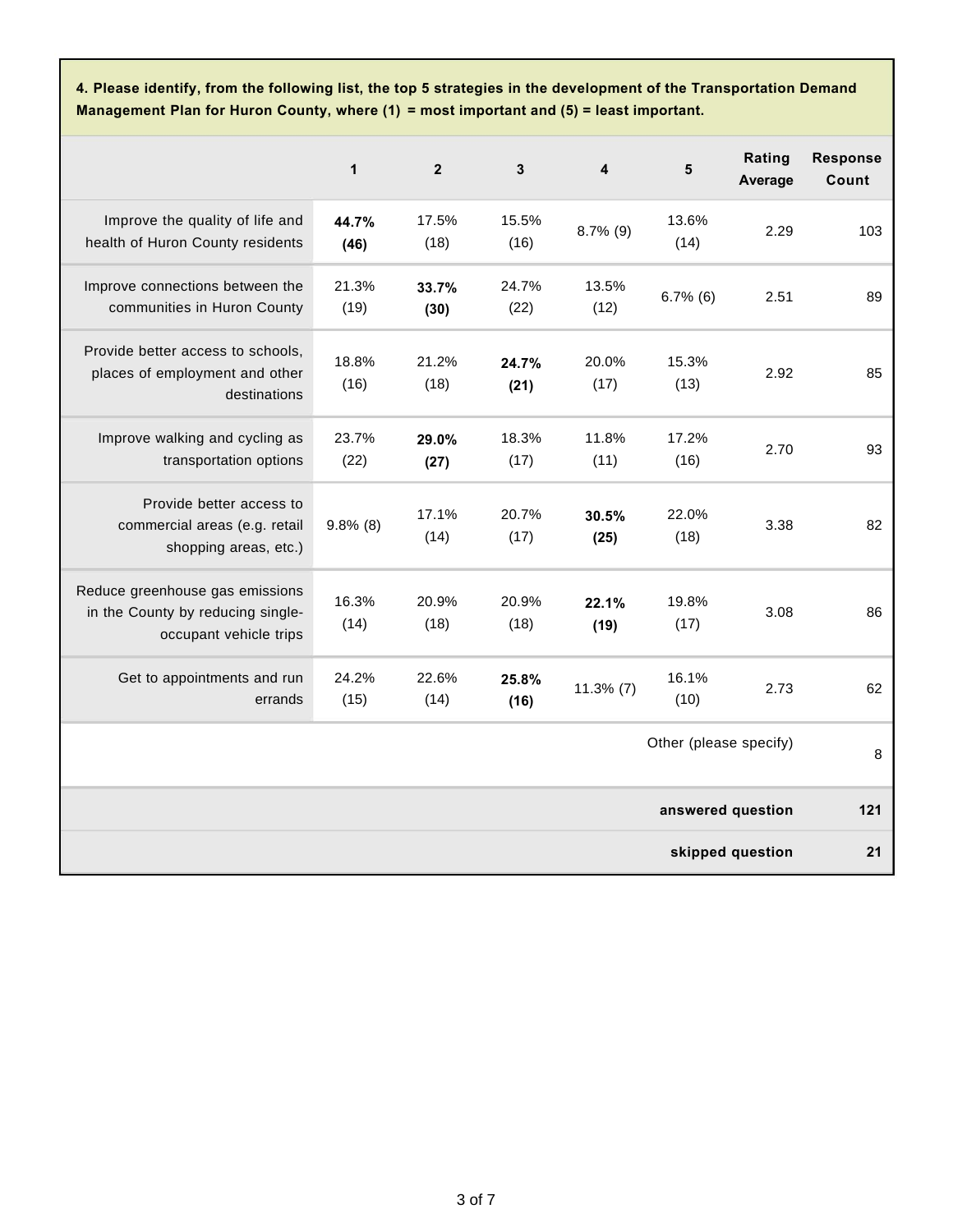| 5. What do you think are barriers to available transportation options in Huron County? (Check all that apply). |                                   |                          |  |  |
|----------------------------------------------------------------------------------------------------------------|-----------------------------------|--------------------------|--|--|
|                                                                                                                | <b>Response</b><br><b>Percent</b> | <b>Response</b><br>Count |  |  |
| The cost                                                                                                       | 73.6%                             | 81                       |  |  |
| Limited service area/distance<br>between home and destinations                                                 | 64.5%                             | 71                       |  |  |
| Lack of options/services available                                                                             | 72.7%                             | 80                       |  |  |
| Limited hours of service                                                                                       | 46.4%                             | 51                       |  |  |
| Limited knowledge of the options<br>available                                                                  | 36.4%                             | 40                       |  |  |
|                                                                                                                | Other (please specify)            | 6                        |  |  |
|                                                                                                                | answered question                 | 110                      |  |  |
|                                                                                                                | skipped question                  | 32                       |  |  |

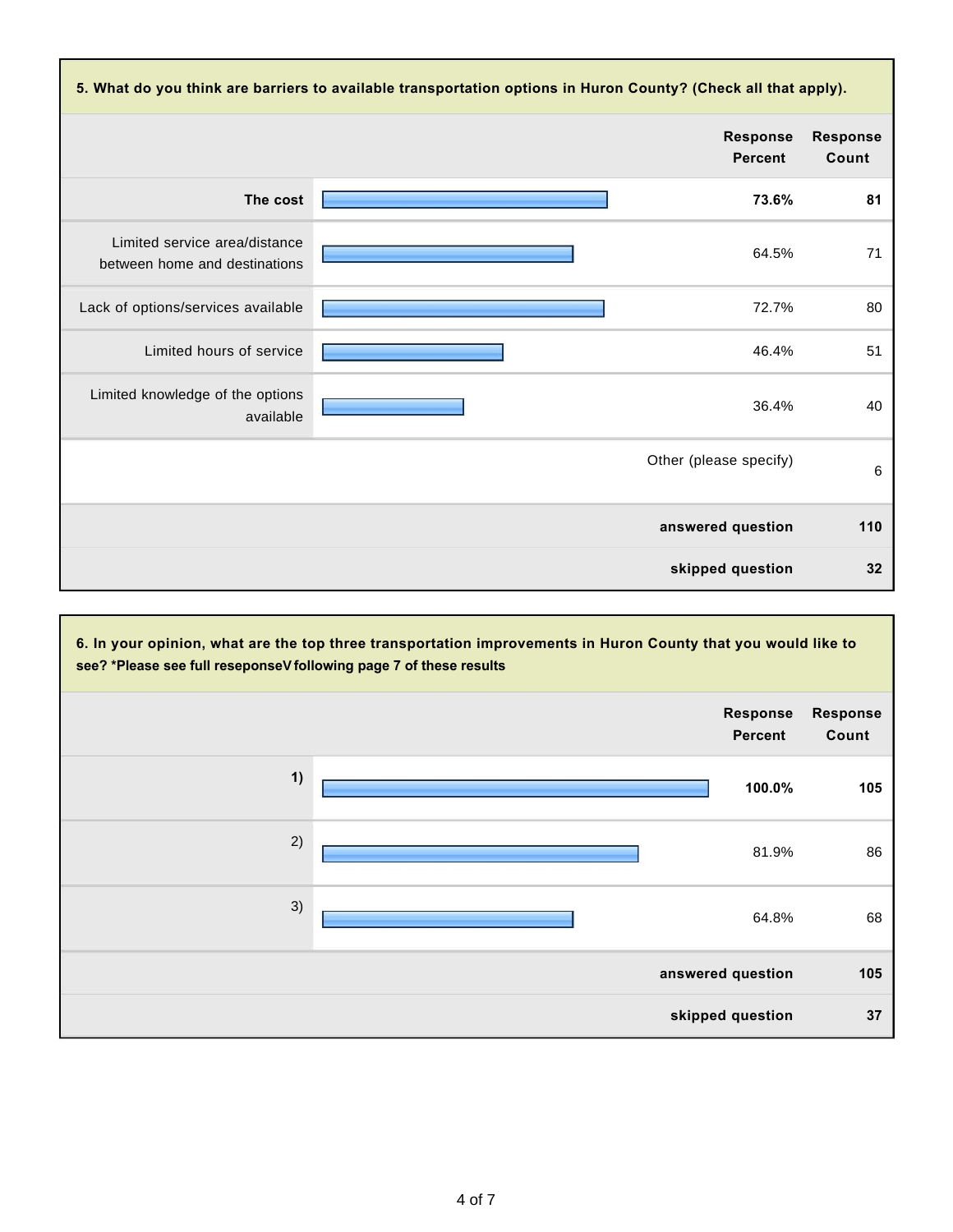

| 8. Please indicate your age range. |                            |                   |
|------------------------------------|----------------------------|-------------------|
|                                    | <b>Response</b><br>Percent | Response<br>Count |
| 18 years or younger                | $\mathbf{I}$<br>0.8%       | 1                 |
| 19 - 29 years                      | 13.3%                      | 16                |
| 30 - 39 years                      | 17.5%                      | 21                |
| 40 - 49 years                      | 29.2%                      | 35                |
| 50 - 59 years                      | 20.8%                      | 25                |
| $60 + \text{years}$                | 18.3%                      | 22                |
|                                    | answered question          | 120               |
|                                    | skipped question           | 22                |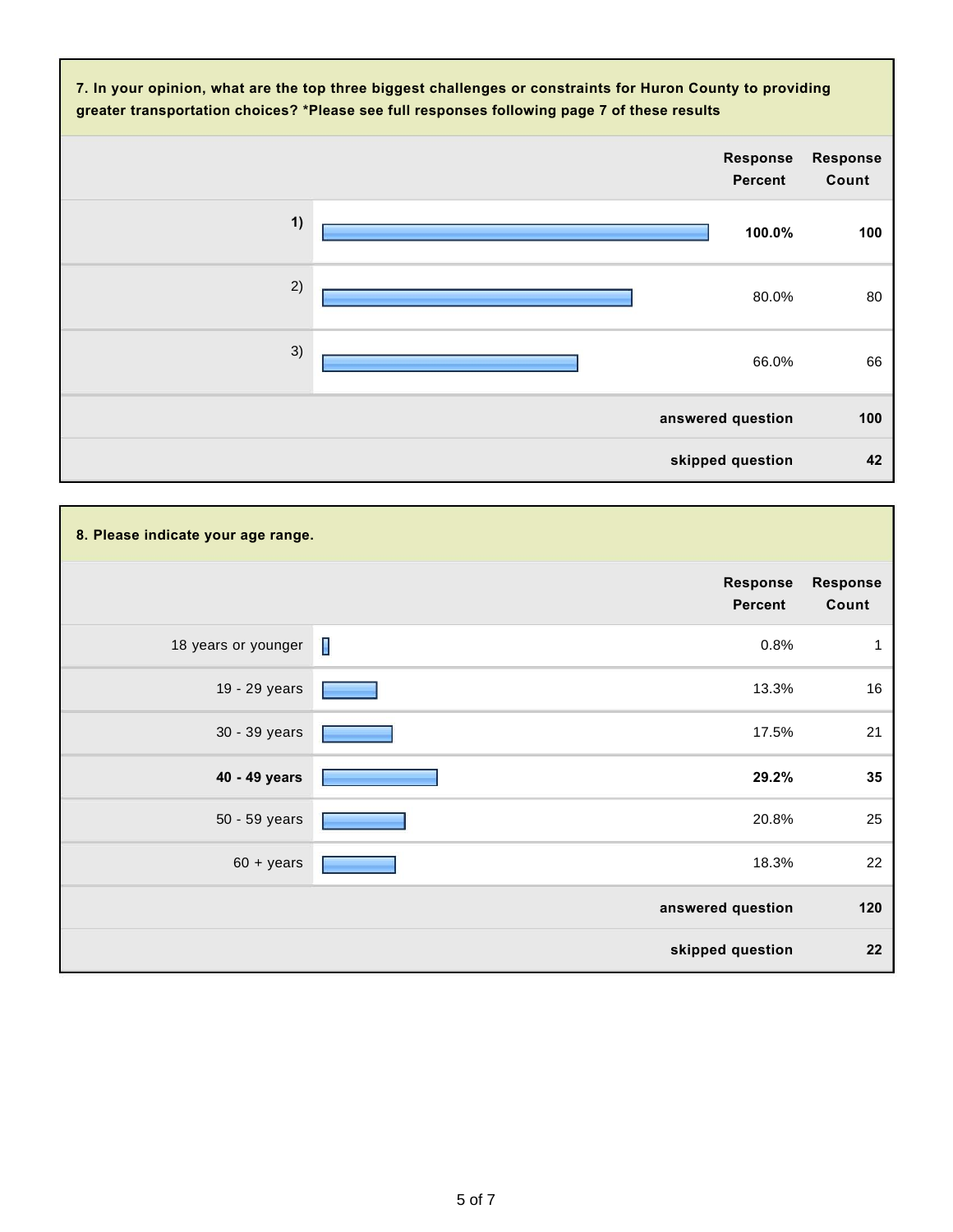| 9. Please indicate the municipality you reside in.                                                                                                      |                                   |                          |
|---------------------------------------------------------------------------------------------------------------------------------------------------------|-----------------------------------|--------------------------|
|                                                                                                                                                         | <b>Response</b><br><b>Percent</b> | <b>Response</b><br>Count |
| Corporation of the Township of<br>Ashfield-Colborne-Wawanosh<br>(Formerly Ashfield, Colborne and<br>West Wawanosh Townships)                            | E<br>2.5%                         | 3                        |
| Corporation of the Municipality of<br>Bluewater (Formerly Hay and<br>Stanley Townships, plus the<br>Villages of Bayfield, Hensall and<br>Zurich)        | 11.9%                             | 14                       |
| Corporation of the Municipality of<br>Central Huron (Formerly Goderich<br>and Hullett Townships, and the<br>Town of Clinton)                            | 19.5%                             | 23                       |
| <b>Corporation of the Town of</b><br>Goderich                                                                                                           | 27.1%                             | 32                       |
| Township of Howick                                                                                                                                      | H<br>1.7%                         | $\overline{2}$           |
| Corporation of the Municipality of<br>Huron East(Formerly Grey,<br>McKillop and Tuckersmith<br>Townships, Village of Brussels, and<br>Town of Seaforth) | 11.9%                             | 14                       |
| Corporation of the Municipality of<br>Morris - Turnberry (Formerly Morris<br>and Turnberry Townships)                                                   | 4.2%                              | 5                        |
| Corporation of the Township of<br>North Huron(Formerly Village of<br>Blyth, Township of East<br>Wawanosh, and Town of Wingham)                          | 10.2%                             | 12                       |
| Corporation of the Municipality of<br>South Huron (Formerly Stephen<br>and Usborne Townships and Town<br>of Exeter)                                     | 11.0%                             | 13                       |
|                                                                                                                                                         | Other (please specify)            | 1                        |
|                                                                                                                                                         | answered question                 | 118                      |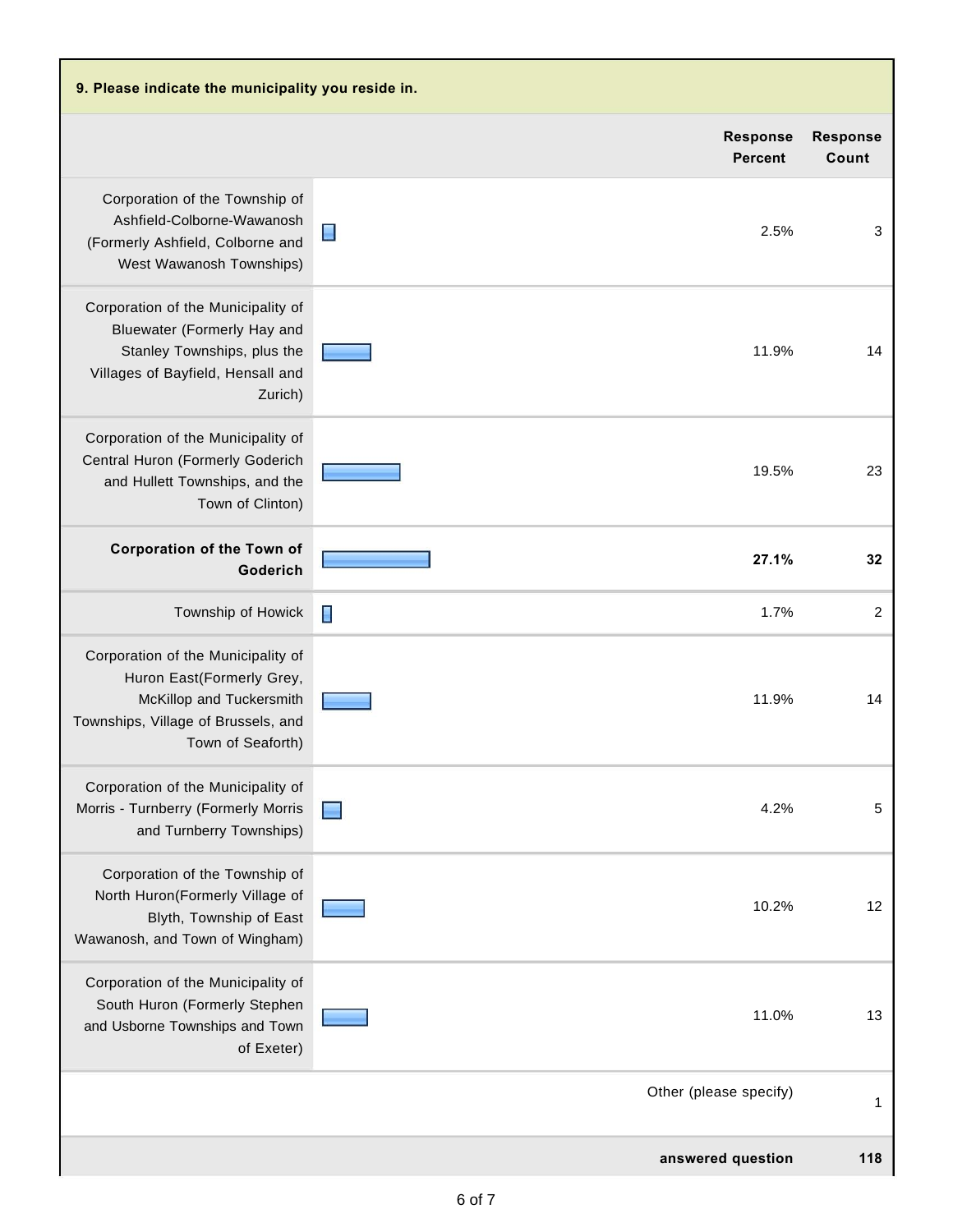**10. Please enter your e-mail address here if you would like to be kept informed about the status of this study. (The address that you supply here will be used only to send you updates about the current planning process and the status of this study.) If you wish to provide additional comments to the study team or be notified directly when a study update is posted on the Huron County web site, please provide us with the following information: (The contact information that you supply here will be used only to send you updates about the current planning process and the status of this study.)**

|                       | <b>Response</b><br>Percent | <b>Response</b><br>Count |
|-----------------------|----------------------------|--------------------------|
| Name                  | 84.4%                      | 38                       |
| Email                 | 95.6%                      | 43                       |
| Phone Number          | 48.9%                      | 22                       |
| Fax Number (Optional) | 4.4%                       | $\overline{c}$           |
|                       | answered question          | 45                       |
|                       | skipped question           | 97                       |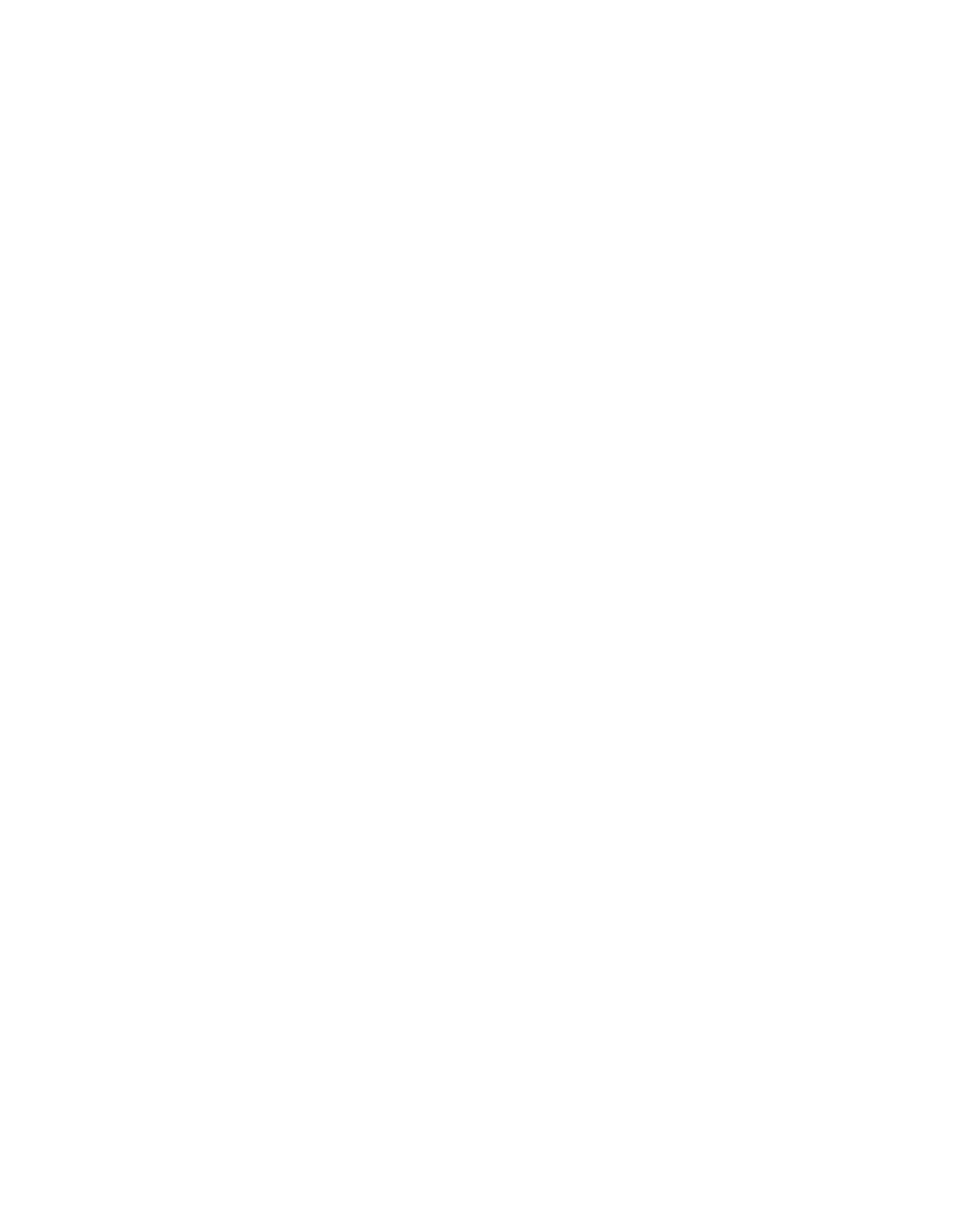## **HURON COUNTY - Transportation Demand Management**

#### **In your opinion, what are the top three transportation inprovements in Huron County that you would like to see?**

|                                                                                                                        | 2                                                                                                      | 3                                                                                                 |
|------------------------------------------------------------------------------------------------------------------------|--------------------------------------------------------------------------------------------------------|---------------------------------------------------------------------------------------------------|
| Reduce spending on paving (get more years out of a<br>paving job, ie Cty Rd 25 Blyth to Dunlop that wasnt that<br>bad) |                                                                                                        |                                                                                                   |
| Paved shoulders on roads (i.e.) bike lanes                                                                             | More walking/hiking trails                                                                             | Increased public transit for seniors                                                              |
| message board for car pooling                                                                                          | busing?                                                                                                |                                                                                                   |
| <b>Bike Lanes</b>                                                                                                      | About Town running North and South (not just east and<br>west)                                         | Bus passes (or reduced prices) for people living on low-<br>incomes                               |
| Cycling lane on County roads and on major streets in<br>towns                                                          | Require bike parking facilities at new developments<br>through the site plan review process            | Public transit between major urban centres                                                        |
| bike lanes connecting villages&towns                                                                                   | do you need to drive campaign?                                                                         | encouraging car pooling                                                                           |
| Organized carpooling system                                                                                            | Highway widening for bikes                                                                             | Education about services available                                                                |
| bus service from major centres out of county to towns<br>in the county                                                 | bus service between towns in the county                                                                | better service within each town                                                                   |
| Public Transportation between towns and cities                                                                         | Well funded systems of volunteer drivers - not at great<br>cost to low income, perhaps a sliding scale | Shuttle services from low income areas to shopping,<br>appointments                               |
| transportation between towns/cities                                                                                    | access to services                                                                                     |                                                                                                   |
| Improve our current road system                                                                                        | Council utilize more funds to keep up road system                                                      | <b>Bicycle paths</b>                                                                              |
| bus service to the city                                                                                                | bus service in town for longer periods of time                                                         | better run taxis                                                                                  |
| Transportation hub system                                                                                              | Car pool system as part of hub                                                                         | Integrate commercial and volunteer travel resources                                               |
| wider service/access area                                                                                              | options                                                                                                | reduce/eliminate costs                                                                            |
| bike and walking trails                                                                                                | bike lanes on roadways                                                                                 | encourage carpooling                                                                              |
| bus service along Hwy 21 to service the tourist areas<br>along the lake for visitors and employees                     | bicycle trails that connect along the lake to connnect<br>residential areas and villages and towns     | subsidized taxi service for seniors and people without<br>transportation so they are not isolated |
| <b>Bike lanes</b>                                                                                                      | better taxi services (faster, more cars, 24hr service)                                                 |                                                                                                   |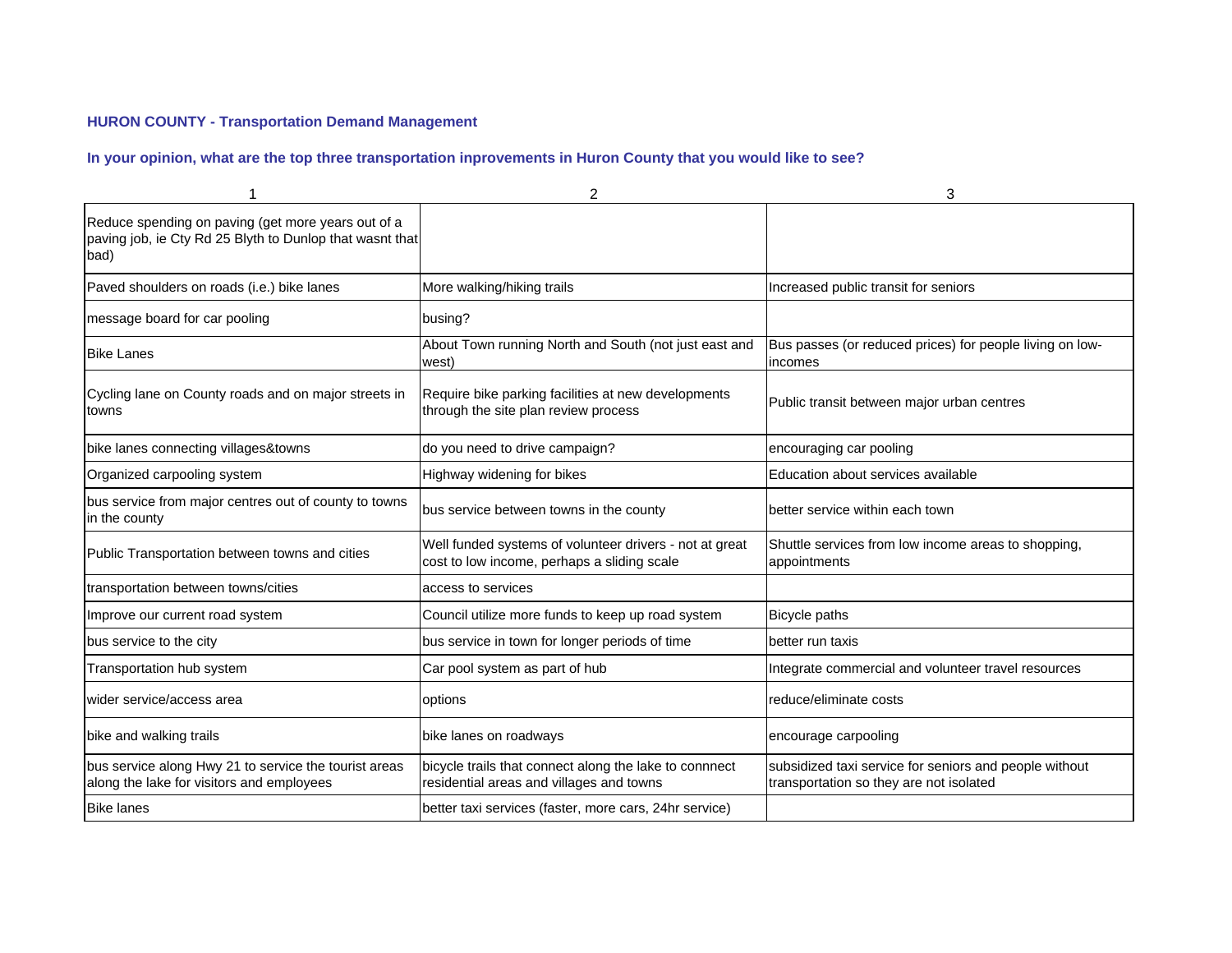| road density reduction in sensitive areas                          | bike lanes esp. on main roads                                               | avail. multi-purpose paths ie. walk, bike, ski                                      |
|--------------------------------------------------------------------|-----------------------------------------------------------------------------|-------------------------------------------------------------------------------------|
| Low speed limit on road cycling routes                             | Safe Routes to Schools & Business                                           |                                                                                     |
| Paved shoulders on Highways 8 and 21                               | Bike lanes or rights-of-way on paved secondary roads                        | Completion of Goderich-Auburn rail trail to Auburn (or Blyth)                       |
| bike lanes                                                         | senior public transport outside of town limits                              | car driver awareness of road rules regarding bikes                                  |
| bike lanes, paved shoulders between and in<br>communities          | start to offer public transportation options                                | education on transportation options                                                 |
| bike lanes on designated roads                                     | more connecting roads that are paved (chip&tar)                             | make access more bike friendly in shopping areas, schools<br>etc                    |
| Bike lanes on major roads                                          | Car driver's awareness of cylcist's rights                                  |                                                                                     |
| More room on the road to cycle(more pavement)                      | Driver awareness of other road users.                                       | increased speed limit to 100kmh                                                     |
| More integration of transportation services between<br>communities | Reliable, frequent and cost effective transportation<br>between communities | Collaboration between hospitals, services and business to<br>come up with solutions |
| bike lanes                                                         | bike parking                                                                |                                                                                     |
| paved cycling lanes                                                |                                                                             |                                                                                     |
| bike lanes                                                         | user support for commercial transportation (busing etc)                     | incentive to car pool to common destinations                                        |
| bike lanes on roads and highways                                   |                                                                             |                                                                                     |
| more bike paths                                                    | paved shoulder to the Pinery                                                | keep new bus going- great!!                                                         |
| cycle friendly roads                                               | bus service                                                                 | car-pooling website                                                                 |
| bicycle lanes on all major roads                                   | carpooling options                                                          | education on transportation options                                                 |
| bike lanes                                                         | bike paths                                                                  | intra town public transportation                                                    |
| cycling lanes on major roads                                       | watch for cyclist signs or share the road                                   | bus service to Goderich daily from larger centres                                   |
| bicycle lanes on/beside highways                                   | driver and cyclist road safety awareness                                    | wider roadways                                                                      |
| safe bicycle routes                                                | inter-community buses                                                       | passenger train Goderich - Stratford corridor                                       |
| More and better public transportation                              | Improved cycling/walking connections                                        | Improved cycling education                                                          |
| Start with a transit service between the towns                     | optimize the usage of vehicles already on the road                          | car pooling options for some of the larger factories such as<br>Sifto               |
| Affordable shuttle bus services between towns                      | Bike lanes on county roads                                                  | More carpooling                                                                     |
| Bicycle lanes on Highway 21                                        | Paved backroads suitable for cycling                                        | Shuttles to places of employment                                                    |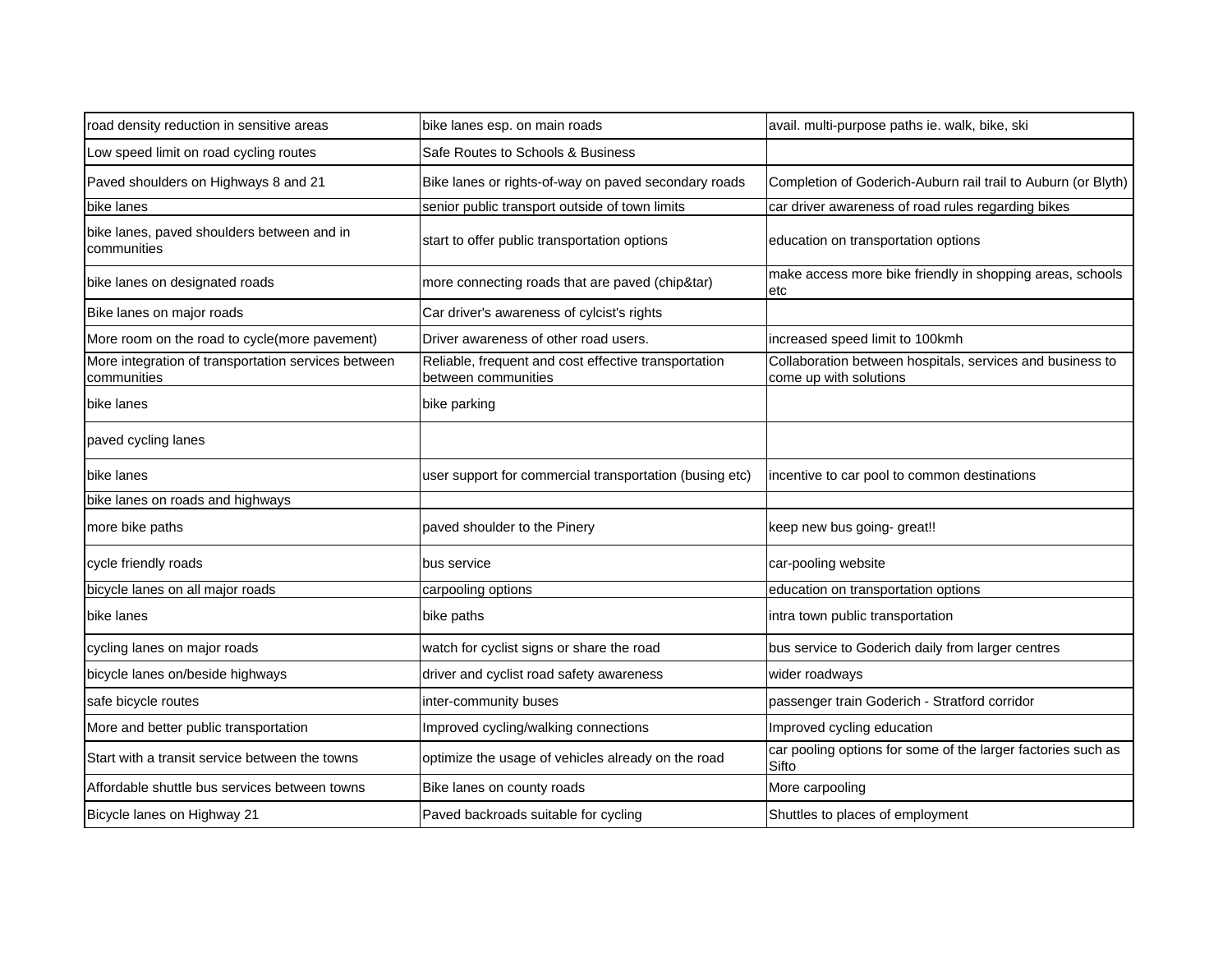| sensible public transportation connections from centres safe bicyle routes connecting locations (i.e. GART<br>within Huron County to larger, out-of-County centres | almost reaches Auburn!)                            | Provide commuter transportation at peak hours |
|--------------------------------------------------------------------------------------------------------------------------------------------------------------------|----------------------------------------------------|-----------------------------------------------|
| paved shoulders on roads for cycling                                                                                                                               | links for walking and biking between destinations  | links between towns                           |
| paved shoulders and trails for bicycle use                                                                                                                         | more info/education/availability on public transit | car pooling                                   |
| bike lanes on busy streets in towns                                                                                                                                |                                                    |                                               |
| <b>IBike Lanes</b>                                                                                                                                                 | Road Closures for Pedestrian Only Events           | Improved inter-town trail network             |
| sidewalks and walking trails to destinations                                                                                                                       | retail available in the downtown core              | bike racks                                    |
| <b>Bike routes</b>                                                                                                                                                 |                                                    |                                               |
| carpool parking                                                                                                                                                    | improve rail usage                                 | bike lanes                                    |
| <b>Public Transit</b>                                                                                                                                              | Choices re: mode of trans                          | improved education                            |
| Transit available                                                                                                                                                  |                                                    |                                               |
| none                                                                                                                                                               |                                                    |                                               |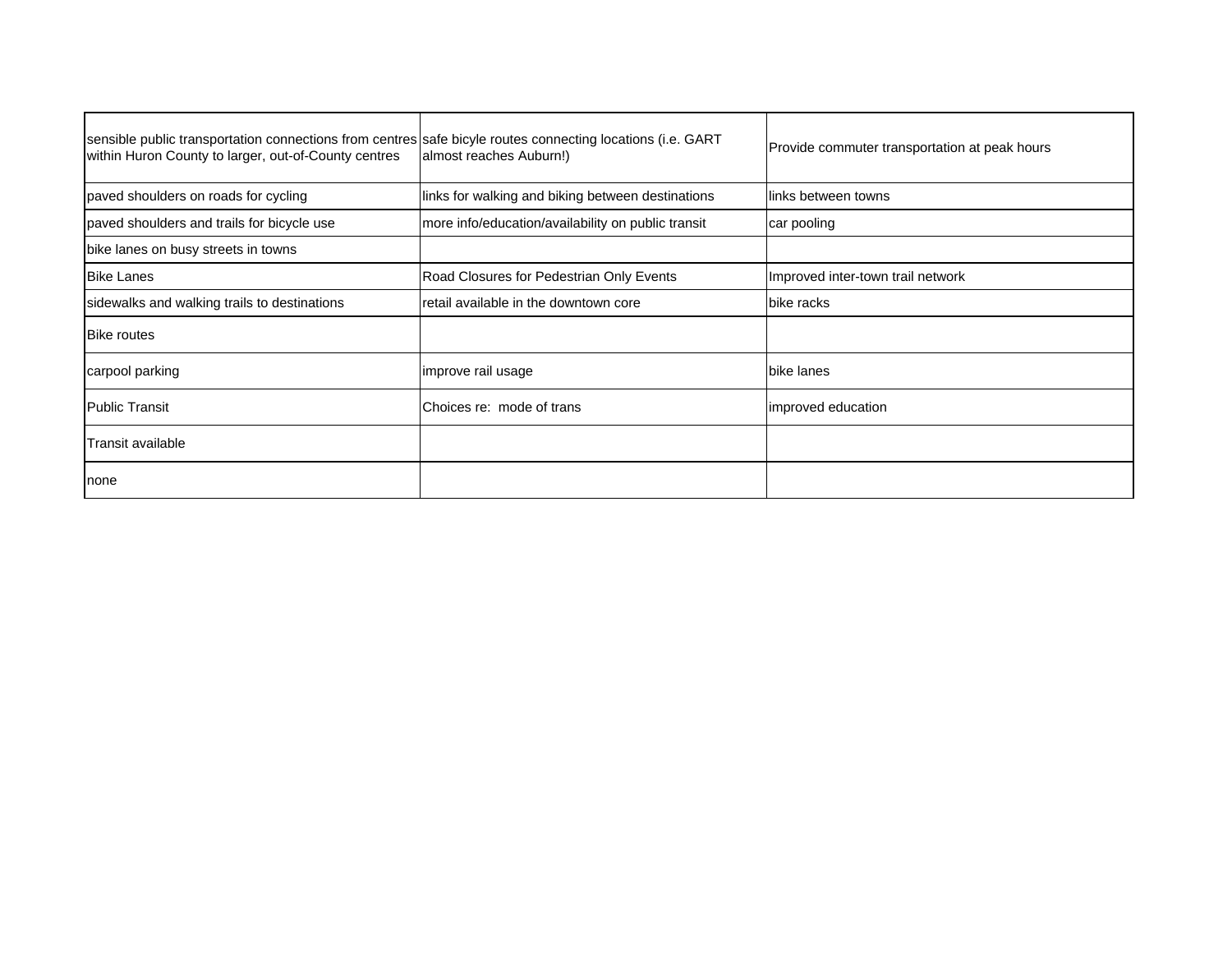## **HURON COUNTY - Transportation Demand Management**

#### **In your opinion, what are the top three transportation inprovements in Huron County that you would like to see?**

|                                                                       | 2                                                                           | 3                                                                    |
|-----------------------------------------------------------------------|-----------------------------------------------------------------------------|----------------------------------------------------------------------|
| Distances between communities                                         | Cost - Our population base isnt that large.                                 | Convenience - My car goes where I want it to, when I<br>want it to   |
| Sparse population, large delivery area makes<br>transportation costly | Difficult to establish trails on privately owned lands                      | Difficult to negotiate bike lanes on Provincial Hwys<br>(MTO issues) |
| the cost                                                              | the cost                                                                    | the cost                                                             |
| Funds                                                                 | Centralized services (greater distance to travel)                           | High % rural residents                                               |
| Political will                                                        | Cost                                                                        | Public acceptance                                                    |
| cost                                                                  | number of users                                                             | area, distances to cover                                             |
| Rural community                                                       | Cost to provide services                                                    | Co-ordination of transportation efforts                              |
| distance to remote rural areas                                        | cost of transportation                                                      |                                                                      |
| Too few people to support Public Transportation system                | How to service people in isolated rural areas with<br>transportation routes | The will to address this situation with financial<br>expenditure     |
| costs                                                                 | frequency                                                                   |                                                                      |
| Cost                                                                  |                                                                             |                                                                      |
| Cost                                                                  | Low population base                                                         | large area                                                           |
| regular scheduling of services                                        | not enough people using the services                                        | lack of knowledge of services available                              |
| Driving habit for any trip over two blocks                            | Centralization of municipal and health services                             | Consolidation of Schools - unproven strategy                         |
| lack of knowledge                                                     | limited money/options                                                       | distance (country to town)                                           |
| towns and villages are soo spread out                                 | cost                                                                        |                                                                      |
| amount of use to make it economically feasible                        | no start-up business incubation assistance                                  | closed mindedness                                                    |
| <b>Distance</b>                                                       |                                                                             |                                                                      |
| Cost                                                                  | infrastructure                                                              |                                                                      |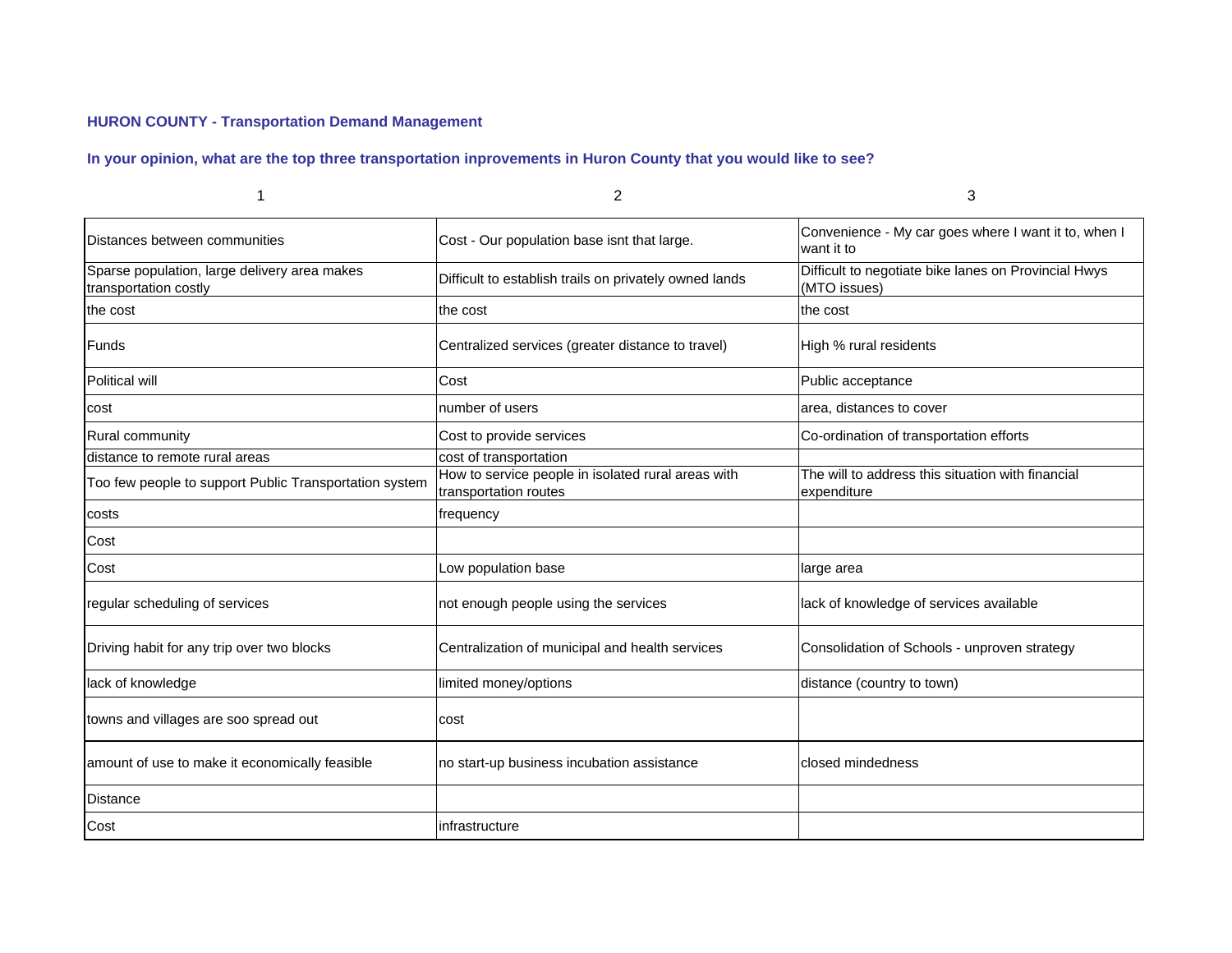| cash                                                                         | approval from landowners for paths                                                        | people to do it                                                   |
|------------------------------------------------------------------------------|-------------------------------------------------------------------------------------------|-------------------------------------------------------------------|
| <b>Low Priced Fossil Fuels</b>                                               | Low population density                                                                    | <b>Total population</b>                                           |
| Lack of vision                                                               |                                                                                           |                                                                   |
| cost                                                                         | support                                                                                   |                                                                   |
| distance of trip. over 10 km and bicycle becomes less<br>attractive for most | population density to make public transporation viable                                    | habit to take vehicle to destination no matter the<br>distance    |
| lack of pop growth and tax base                                              | lack of resources                                                                         | already high taxes                                                |
| money                                                                        | personel                                                                                  | expanse of road system                                            |
| The vast geography of Huron County                                           | My turf' attitude of the various municipalities                                           | Cost                                                              |
| cost                                                                         | education                                                                                 |                                                                   |
| cost or perceived cost                                                       |                                                                                           |                                                                   |
| persuading funding to be directed to bike lanes                              |                                                                                           |                                                                   |
| convincing council to make bike lanes a priority                             | convincing people to use busing available                                                 | spanning our broad area                                           |
| diverse, low-density population                                              |                                                                                           |                                                                   |
| cost                                                                         | education                                                                                 | knowledge                                                         |
| Lack of population to fund                                                   | Service schedules will be probably be too infrequent. If<br>inconvient, people won't use. | Cost                                                              |
| distance                                                                     | politics                                                                                  | lack of knowledge                                                 |
| price                                                                        | distance                                                                                  | desire to make changes                                            |
| distances between communities                                                | closed minded residents                                                                   | lack of motivation to do other than drive everywhere--<br>apathy- |
| political will/cooperation                                                   | cost                                                                                      | public cooperation                                                |
| no incentive to give up car travel - gas too cheap                           | critical mass for bus and train travel                                                    | cost for bike paths                                               |
| Population density to offer high quality transit                             | Embedded car culture                                                                      |                                                                   |
| Cost                                                                         | Lack of critical mass                                                                     | <b>Education of Consumers</b>                                     |
| Cost of implementation                                                       |                                                                                           |                                                                   |
| cost                                                                         | distance                                                                                  | willingness to participate                                        |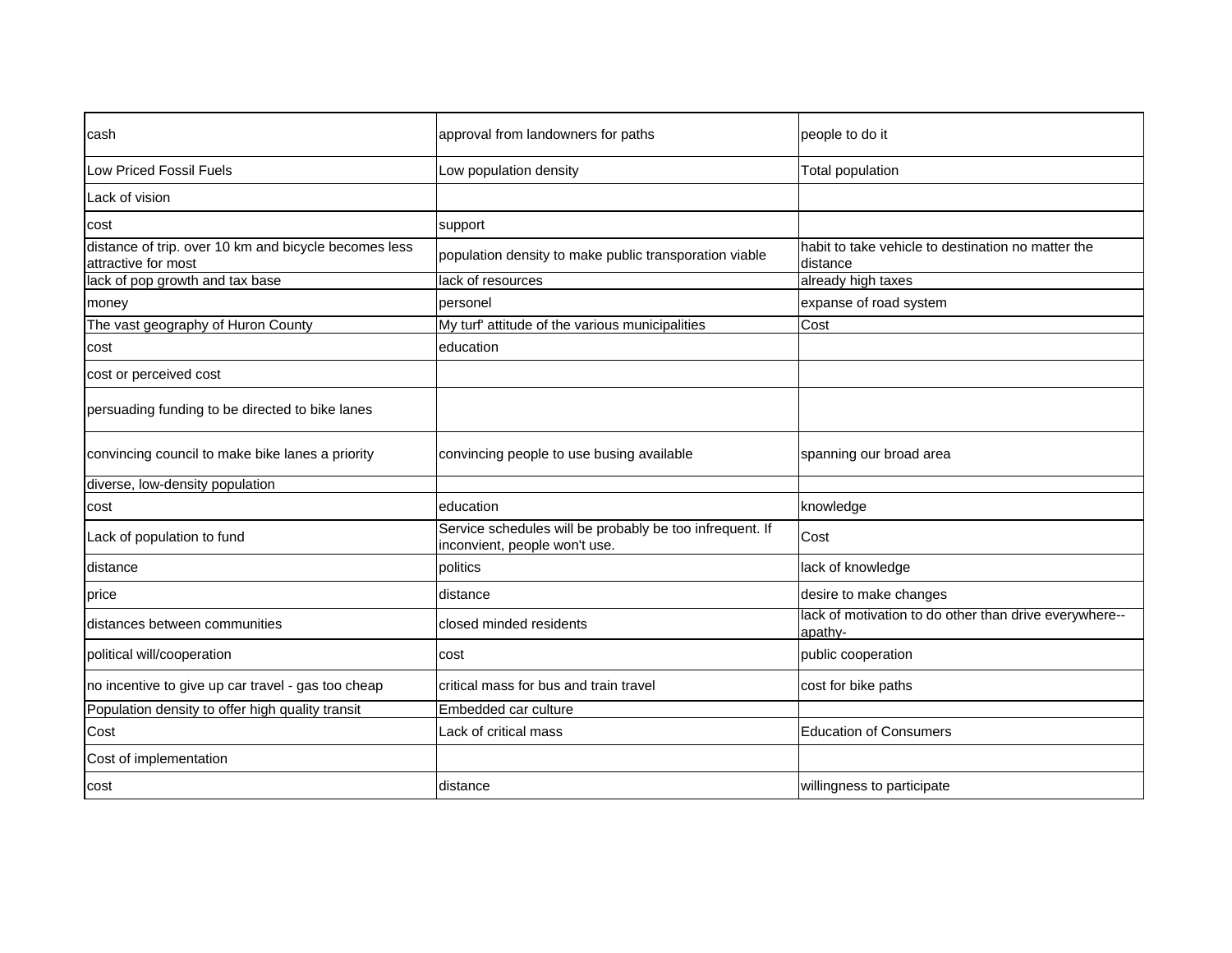| People in rural areas are so used to taking their own<br>cars, they are not willing to put up with any scheduling<br>inconvenience. This includes public transporation, taxis<br>and even car-pooling. | People living in small towns often use car for very short<br>hauls. The same distance travelled within a city would<br>more likely be walked or bicylced. | Stores providing basic necessities (groceries, personal<br>care) are being located further away from where people<br>live. Small villages can no longer support a small<br>variety store, and even within larger centres (Goderich,<br>Exeter) food and drug stores are being located on the<br>outskirts of town, inhibiting walking or cycling to stores. |
|--------------------------------------------------------------------------------------------------------------------------------------------------------------------------------------------------------|-----------------------------------------------------------------------------------------------------------------------------------------------------------|-------------------------------------------------------------------------------------------------------------------------------------------------------------------------------------------------------------------------------------------------------------------------------------------------------------------------------------------------------------|
| political choice to dedicate funds to pave shoulders                                                                                                                                                   | making the decision to try alternate to car transportation                                                                                                | encouraging seniors to use bus and support<br>transportatin options                                                                                                                                                                                                                                                                                         |
| distance                                                                                                                                                                                               | weather                                                                                                                                                   | cost                                                                                                                                                                                                                                                                                                                                                        |
| distance between towns/villages                                                                                                                                                                        | cost of extra paving for bike lanes                                                                                                                       |                                                                                                                                                                                                                                                                                                                                                             |
| Getting the critical-mass of participation                                                                                                                                                             | Old fashioned ideas about car access needed for<br>shopping districts                                                                                     | Fast-paced lifestyle - no time to walk or bike                                                                                                                                                                                                                                                                                                              |
| distance between communities                                                                                                                                                                           | highway commercial retail is not accessible by walking or<br>biking                                                                                       | established behaviours                                                                                                                                                                                                                                                                                                                                      |
| Idistance between communities                                                                                                                                                                          | need bike lanes along Highway 8 (in town)                                                                                                                 | need paved shoulders for bikes in the country                                                                                                                                                                                                                                                                                                               |
| private railway operartion                                                                                                                                                                             | property for carpool parking                                                                                                                              | cost                                                                                                                                                                                                                                                                                                                                                        |
| Cost                                                                                                                                                                                                   | Community support/education                                                                                                                               | vaible/doable vision                                                                                                                                                                                                                                                                                                                                        |
| lack of people                                                                                                                                                                                         |                                                                                                                                                           |                                                                                                                                                                                                                                                                                                                                                             |
| to large a distance between towns                                                                                                                                                                      |                                                                                                                                                           |                                                                                                                                                                                                                                                                                                                                                             |
| No public transportation                                                                                                                                                                               | Rural residents must drive to get to services                                                                                                             | Snow- hard to bike/ walk                                                                                                                                                                                                                                                                                                                                    |
| rural area get let out                                                                                                                                                                                 | people not knowing what options they have                                                                                                                 | people have no funds to pay for taxi too expensive                                                                                                                                                                                                                                                                                                          |
| Cost                                                                                                                                                                                                   | Cost                                                                                                                                                      | Cost                                                                                                                                                                                                                                                                                                                                                        |
| affordability                                                                                                                                                                                          | time                                                                                                                                                      | consistancy                                                                                                                                                                                                                                                                                                                                                 |
| Cost                                                                                                                                                                                                   |                                                                                                                                                           |                                                                                                                                                                                                                                                                                                                                                             |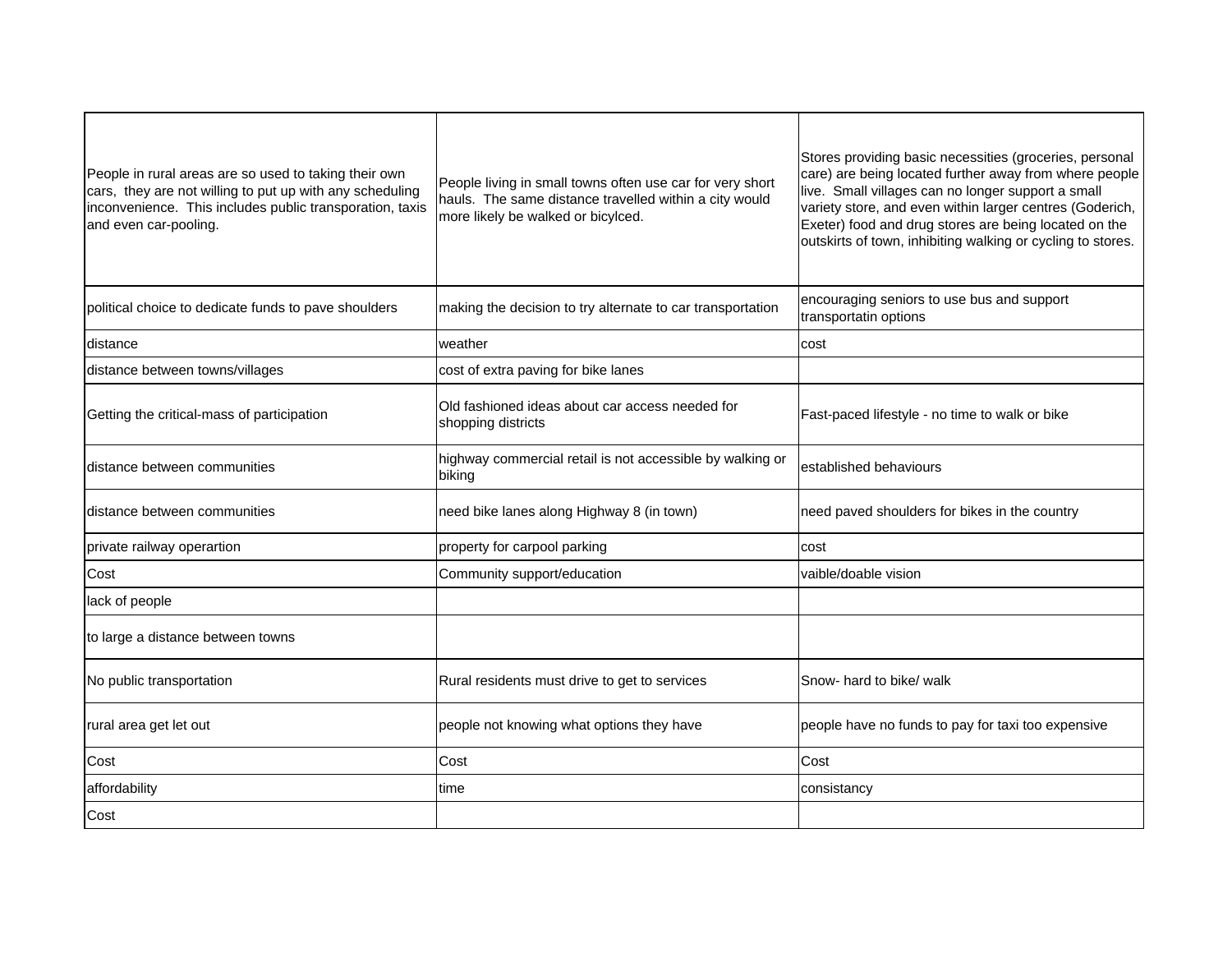| cost                                                                                                                       | small population                                                                                                         | overcoming existing expectations                                                                                                       |
|----------------------------------------------------------------------------------------------------------------------------|--------------------------------------------------------------------------------------------------------------------------|----------------------------------------------------------------------------------------------------------------------------------------|
| funding                                                                                                                    | focus on traditional methods of transportation                                                                           | engaging youth participation                                                                                                           |
| Fesability                                                                                                                 | Proper usage                                                                                                             | <b>Resources</b>                                                                                                                       |
| cost (bike lanes, public transit, etc.)                                                                                    | changing people's habits (people are generally too selfish<br>and lazy to give up their cars and/or change their habits) |                                                                                                                                        |
| distance                                                                                                                   | availability                                                                                                             | pricing                                                                                                                                |
| cost                                                                                                                       |                                                                                                                          |                                                                                                                                        |
| cost                                                                                                                       |                                                                                                                          |                                                                                                                                        |
| funding                                                                                                                    | low population density                                                                                                   | distance                                                                                                                               |
| getting people to use service instead of own car                                                                           | cost                                                                                                                     | accessibility                                                                                                                          |
| weather                                                                                                                    | cost                                                                                                                     | habits of residents                                                                                                                    |
| money                                                                                                                      | will                                                                                                                     | leadership                                                                                                                             |
| Funding                                                                                                                    |                                                                                                                          |                                                                                                                                        |
| Lack of funds & resources                                                                                                  | the area that needs to be covered                                                                                        | affordable transportation                                                                                                              |
| funding                                                                                                                    | unwillingness of province to provide wide paved shoulders small population                                               |                                                                                                                                        |
| money                                                                                                                      | distance between centres                                                                                                 | rural area                                                                                                                             |
| Sharing the road with bikes                                                                                                | The distances between towns create time issues                                                                           | The rapid changes in the weather.                                                                                                      |
| budget                                                                                                                     | maintenance                                                                                                              | budget                                                                                                                                 |
| distance between centres                                                                                                   | cost for both the municipality and the user                                                                              | sporadic usage certain months of the year                                                                                              |
| cost                                                                                                                       | rural                                                                                                                    | limited knowledge of options                                                                                                           |
| cost                                                                                                                       | community participation                                                                                                  | motivation                                                                                                                             |
| Cost                                                                                                                       | Time                                                                                                                     | Realizing it's not on their priority list                                                                                              |
| Space                                                                                                                      | Money                                                                                                                    | Uptake                                                                                                                                 |
| Large geographic area                                                                                                      | Lack of resources                                                                                                        | Lower population density                                                                                                               |
| Large area with few people - we don't have the critical<br>mass needed to make regular public transportation<br>affordable | Many people don't work close to where they live. In many<br>families, at least one member needs to drive to work.        | Many of us have been spoiled over the years with one<br>person, one car. We don't want to give up the flexibility<br>that that offers. |
| Not enough people need alternative transportation to pay<br>for services                                                   |                                                                                                                          |                                                                                                                                        |